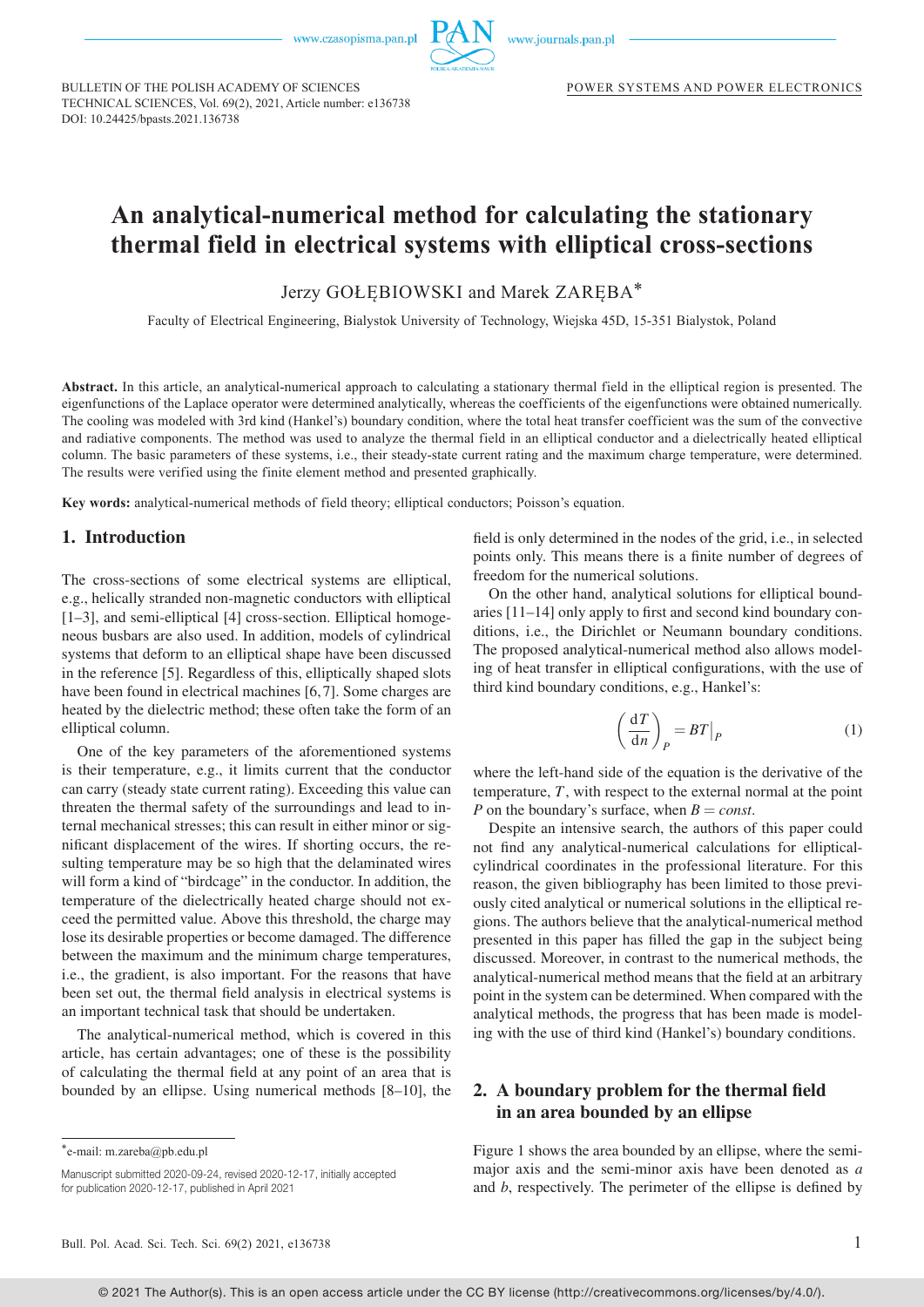

J. Gołębiowski and M. Zaręba



Fig. 1. The area bounded by an ellipse and heated by an internal heat Fig. 1. The area bounded by an ellipse and heated by an internal heat Fig. 1. The area bounded by an ellipse and heated by an internal heat source with efficiency *g* source with efficiency *g* source with efficiency *g*

the coordinate  $\eta = \eta_0$ , whereas *c* is the abscissa of the focal point. The thermal field  $T(\eta, \psi)$  of the area is generated by an internal heat source with efficiency *g*. internal heat source with efficiency *g*. internal heat source with efficiency *g*.

In Section 4, simplifying assumptions will be given. These In Section 4, simplifying assumptions will be given. These In Section 4, simplifying assumptions will be given. These assumptions will create a physical model of the examined electrical systems. trical systems. trical systems.

The boundary problem of the 2D model was defined with It for respect to the temperature increment  $v(\eta, \psi) = T(\eta, \psi) - T_a$ , solution where  $v(\eta, \psi)$  are the elliptical-cylindrical coordinates (Fig. 1), and e whereas  $T_a$  is the ambient temperature. The stationary distribu-<br>non-pl tion of the temperature increment in the system is described by  $-\lambda \cdot g$ Poisson's equation [15–17]: Poisson's equation [15–17]: Poisson's equation [15–17]:

$$
\frac{1}{c^2(\cos h^2 \eta - \cos^2 \psi)} \left( \frac{\partial^2 v(\eta, \psi)}{\partial \eta^2} + \frac{\partial^2 v(\eta, \psi)}{\partial \psi^2} \right) = -\frac{g}{\lambda} \tag{2}
$$

for  $0 \le \eta \le \eta_0$ ,  $0 \le \psi \le 2\pi$ , where  $\lambda$  is the equivalent thermal conductivity. conductivity. conductivity.

It was assumed that the surface  $\eta = \eta_0$  emits heat to the atmosphere according to Newton's law. The aforementioned en-mosphere according to Newton's law. The aforementioned en-mosphere according to Newton's law. The aforementioned energy transfer is described by third kind (Hankel's) boundary ergy transfer is described by third kind (Hankel's) boundary ergy transfer is described by third kind (Hankel's) boundary condition [15, 17], which, for elliptical-cylindrical coordinates, condition [15, 17], which, for elliptical-cylindrical coordinates, condition [15, 17], which, for elliptical-cylindrical coordinates, takes the form: takes the form: takes the form:

$$
\lambda \left[ \text{grad} \nu(\eta, \psi) \right] \cdot \vec{1}_{\eta} \Big|_{\eta = \eta_0} = -\alpha \cdot \nu(\eta = \eta_0, \psi), \quad (3a)
$$

for  $0 \leq \psi \leq 2\pi$ , which leads to:

$$
\frac{1}{c\sqrt{\cosh^2 \eta - \cos^2 \psi}} \frac{\partial v(\eta, \psi)}{\partial \eta}\Big|_{\eta = \eta_0}
$$
\n
$$
= -\frac{\alpha}{\lambda} \cdot v(\eta = \eta_0, \psi) \qquad (3b)
$$

for  $0 \leq \psi \leq 2\pi$ , where  $\alpha$ , is the total heat transfer coefficient, taking convection and radiation into account. taking convection and radiation into account. taking convection and radiation into account.

Equations (2) and (3) define the boundary problem for the Equations (2) and (3) define the boundary problem for the Equations (2) and (3) define the boundary problem for the thermal field distribution. To the best of the authors' knowl-thermal field distribution. To the best of the authors' knowl-thermal field distribution. To the best of the authors' knowledge, both the analytical and the analytical-numerical solution edge, both the analytical and the analytical-numerical solution edge, both the analytical and the analytical-numerical solution of Eq. (2) with the boundary condition (3b) have not been pub-of Eq. (2) with the boundary condition (3b) have not been pub-of Eq. (2) with the boundary condition (3b) have not been published in the professional literature. lished in the professional literature. lished in the professional literature.

## 3. The solution to the boundary problem 3. The solution to the boundary problem 3. The solution to the boundary problem of a thermal field in an ellipse of a thermal field in an ellipse of a thermal field in an ellipse

The solution to the problem (2)–(3b) that is being sought, con-The solution to the problem (2)–(3b) that is being sought, con-The solution to the problem (2)–(3b) that is being sought, consists of a particular integral of a heterogeneous equation, i.e., sists of a particular integral of a heterogeneous equation, i.e., sists of a particular integral of a heterogeneous equation, i.e., Poisson (2) and a general integral of a homogeneous equation, Poisson (2) and a general integral of a homogeneous equation, Poisson (2) and a general integral of a homogeneous equation, i.e., Laplace; this can be obtained by setting the right side of i.e., Laplace; this can be obtained by setting the right side of i.e., Laplace; this can be obtained by setting the right side of Eq. (2) to zero [18]. This particular integral was calculated on Eq. (2) to zero [18]. This particular integral was calculated on Eq. (2) to zero [18]. This particular integral was calculated on the basis of the reference [16] (the case of function of  $\eta$ ,  $\psi$ variables in elliptic coordinates). On the other hand, the gen-variables in elliptic coordinates). On the other hand, the gen-variables in elliptic coordinates). On the other hand, the general integral was calculated using the separation of variables eral integral was calculated using the separation of variables eral integral was calculated using the separation of variables method [17, 19]. The superposition of the aforementioned inte-method [17, 19]. The superposition of the aforementioned inte-method [17, 19]. The superposition of the aforementioned integrals leads to the following solution: grals leads to the following solution: grals leads to the following solution:

$$
v(\eta, \psi) = -\frac{gc^2}{8\lambda} \left[ \cosh(2\eta) + \cos(2\psi) \right]
$$
  
+  $(A_0 + B_0 \eta) (C_0 + D_0 \psi)$   
+ 
$$
\sum_{n=1}^{\infty} \left[ A_n \cosh(n\eta) + B_n \sinh(n\eta) \right]
$$
  
• 
$$
\left[ C_n \cos(n\psi) + D_n \sin(n\psi) \right]
$$
 (4)

for  $0 \leq \eta \leq \eta_0, 0 \leq \psi \leq 2\pi$ .

It follows from the system's configuration (Fig. 1), that the  $\mathcal{F}_a$ , solution with respect to the coordinate  $\psi$  must be periodic 1), and even, which results in  $D_0 = D_n = 0$ . The singular and u- non-physical terms must also be removed. The heat flux  $(\vec{q})$  = by  $-\lambda \cdot \text{grad } v(\eta, \psi)$  in a singular point (focus) must be finite. After the application of Eq. (4) to calculate the flux limits  $\vec{q}$  in focus ( $η = 0, ψ = 0$ ), the functions  $η$  and sinh( $nη$ ) were re-2) jected  $(B_0 = B_n = 0$  was accepted). The inclusion of the above<br>conclusions and the introduction of new constants resulted in 2) Jected  $(D_0 - D_n - 0$  was accepted). The inclusion of the above<br>conclusions and the introduction of new constants resulted in the solution with the following form: the solution with the following form: the solution with the following form:

$$
v(\eta, \psi) = -\frac{gc^2}{8\lambda} \left[ \cosh(2\eta) + \cos(2\psi) \right] + F_0
$$

$$
+ \sum_{n=1}^{N} F_n \cosh(n\eta) \cos(n\psi)
$$
(5)

for  $0 \leq \eta \leq \eta_0, 0 \leq \psi \leq 2\pi$ ,

The unknown coefficients  $F_0$  and  $F_n$  were calculated us- $\eta = \eta_0, \psi$ ), (3a) ing Hankel's boundary condition (3b) (third kind). In order to achieve this, the sum of the series (5) was limited to a finite number with *N* terms and substituted into (3b), resulted in the following: following: following:

$$
\frac{1}{c\sqrt{\cosh^2(\eta_0) - \cos^2(\psi)}} \left[ -\frac{gc^2}{4\lambda} \sinh(2\eta_0) + \sum_{n=1}^N nF_n \sinh(n\eta_0) \cos(n\psi) \right]
$$

$$
= -\frac{\alpha}{\lambda} \left[ -\frac{gc^2}{8\lambda} \left[ \cosh(2\eta_0) + \cos(2\psi) \right] + F_0 + \sum_{n=1}^N F_n \cosh(n\eta_0) \cos(n\psi) \right] \tag{6}
$$

for  $0 \leq \psi \leq 2\pi$ .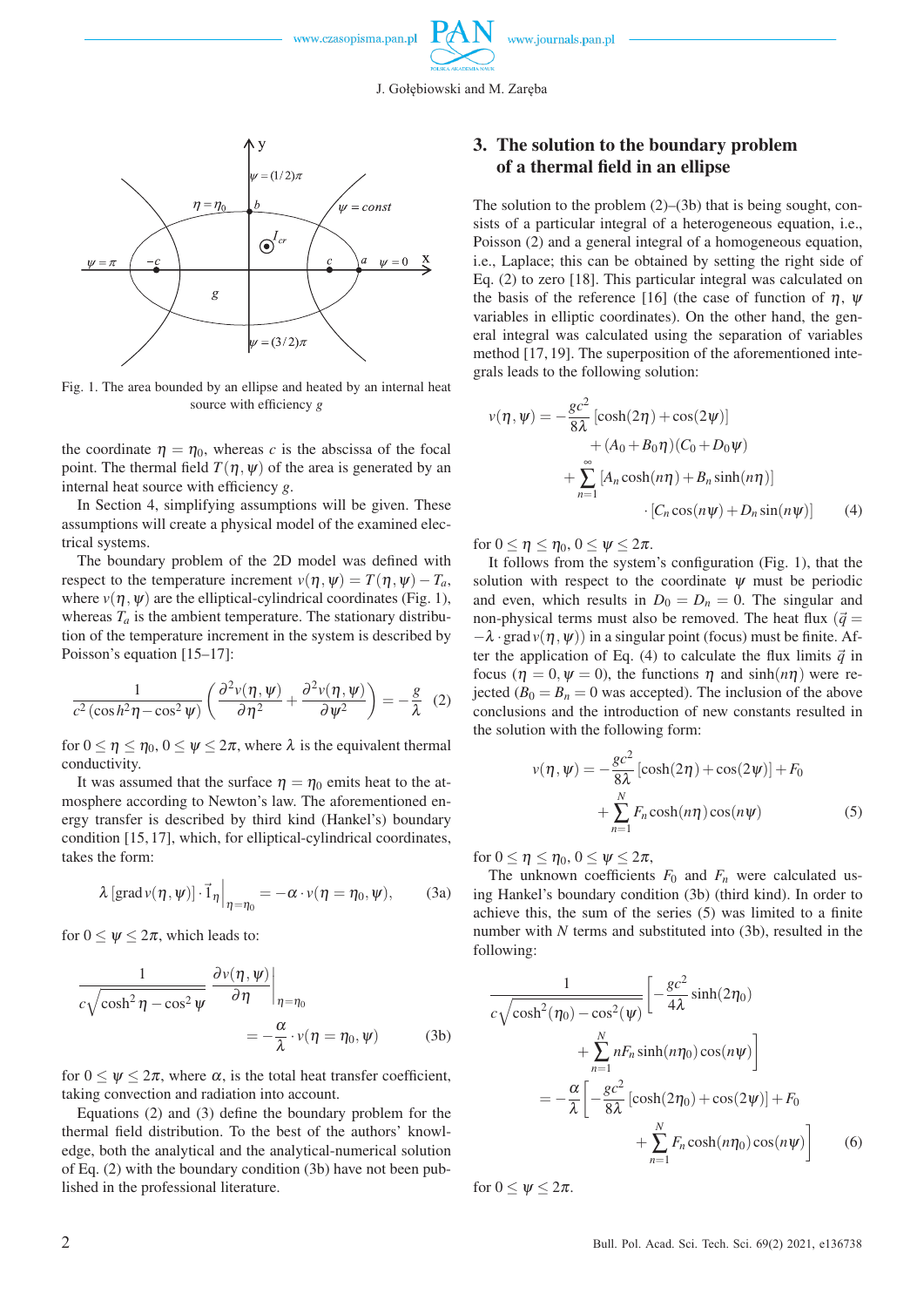

Equation (6) was then multiplied by  $cos(m\psi)$  and each side was integrated separately with respect to the angular coordinate  $\psi$  in the range  $(0,2\pi)$ ; this then led to Eq. (7a) where  $m = 1, 2, \ldots, N$ . The next Eq. (7b) was obtained by integrating each side of Eq. (6) separately, with respect to the angular coordinate  $\psi$  in the range  $\langle 0, 2\pi \rangle$ . As a result, the Eqs. (7a) and (7b) form a system for *N*+1 of the equations with respect to the unknowns  $F_0, \ldots, F_n$ :

$$
\sum_{n=1}^{N} F_n I_1(m, n) = I_2(m) \text{ for } m = 1, 2, ..., N,
$$
 (7a)

$$
\sum_{n=1}^{N} F_n I_3(n) + F_0 \cdot \frac{2\pi\alpha}{\lambda} = I_4
$$
 (7b)

where:

$$
I_1(m,n) = \begin{cases} \frac{n \sinh(n\eta_0)}{c} \cdot \int_0^{2\pi} \frac{\cos(n\psi)\cos(m\psi) d\psi}{\sqrt{\cosh^2(\eta_0) - \cos^2(\psi)}} & \text{for } m \neq n, \\ \frac{m \sinh(m\eta_0)}{c} \cdot \int_0^{2\pi} \frac{\cos^2(m\psi) d\psi}{\sqrt{\cosh^2(\eta_0) - \cos^2(\psi)}} & \text{(8a)} \\ +\frac{\alpha \pi \cosh(m\eta_0)}{\lambda} & \text{for } m = n, \end{cases}
$$

$$
I_2(m) = \begin{cases} \frac{gc \sinh(2\eta_0)}{4\lambda} \cdot \int_0^{2\pi} \frac{\cos(m\psi) d\psi}{\sqrt{\cosh^2(\eta_0) - \cos^2(\psi)}} & \text{for } m \neq 2, \\ \frac{gc \sinh(2\eta_0)}{4\lambda} \cdot \int_0^{2\pi} \frac{\cos(2\psi) d\psi}{\sqrt{\cosh^2(\eta_0) - \cos^2(\psi)}} & \text{(8b)} \\ + \frac{\pi gc^2 \alpha}{8\lambda^2} & \text{for } m = 2, \end{cases}
$$

$$
I_3(n) = \frac{n \sinh(n\eta_0)}{c} \cdot \int\limits_0^{2\pi} \frac{\cos(n\psi) \, \mathrm{d}\,\psi}{\sqrt{\cosh^2(\eta_0) - \cos^2(\psi)}},\tag{8c}
$$

$$
I_4 = \frac{gc\sinh(2\eta_0)}{4\lambda} \cdot \int\limits_0^{2\pi} \frac{d\,\psi}{\sqrt{\cosh^2(\eta_0) - \cos^2(\psi)}} + \frac{\pi gc^2\alpha}{4\lambda^2}\cosh(2\eta_0). \tag{8d}
$$

The integrals in Eqs. (8a)–(8d) can be identified as complete elliptic integrals of the first kind [20]. However, transforming Eqs. (8a)–(8d) to the form presented in the reference [20] is very arduous. It is considerably easier to directly calculate integrals (8a)–(8d) using an arbitrary method of numerical integration [21]. After determining the integrals in Eqs. (8a)–(8d), it is necessary to numerically solve the system of Eqs. (7a)–(7b) for the unknown coefficients  $F_n$  and the constant  $F_0$  in Eq. (5); this solves the boundary problem (2)–(3b). According to the definition of the increment  $v(\eta, \psi)$ , the final field distribution in the system could then be obtained by inserting the ambient temperature  $T_a$  into the right side of Eq. (5).

#### 4. Applications

The first example of an application for this method is the analysis of a thermal field in a non-magnetic conductor with an elliptical cross-section (Fig. 1). The conductor is made of helically stranded bundles of aluminum wire, with a total (effective) cross-section  $S < \pi ab$ . The air that fills the gaps between the bundles reduces the thermal conductivity of the system compared to solid aluminum. The length of the conductor is much greater than the major axis of the ellipse; this means that the system can be treated as two-dimensional. The conductor was laid horizontally in a closed space (in-door conditions). For this reason, the effect of solar radiation could be neglected and a constant ambient temperature  $T_a$  was assumed. A constant value of the total heat transfer  $\alpha$  was adopted for the perimeter of the ellipse.

Taking the above assumptions into consideration, the increment of the stationary temperature field (with respect to  $T_a$ ) could be described by the two-dimensional Poisson Eq. (2). The efficiency of the heat source *g* on the right-hand side of Eq. (2) is related to the electrical current flowing through the conductor at the mains frequency

$$
g = \frac{P}{V} = \frac{k_s k_n R_{DC} |I|^2}{\pi ab l} = k_s k_n \rho \frac{|I|^2}{S \cdot \pi ab},
$$
(9)

where: *P* corresponds to the power losses that result from the flow of alternating current with the root mean square value |*I*|, *V* is the volume of a segment of the conductor with length *l*,  $R_{DC}$  is the DC resistance,  $k_s$  is the skin factor [1],  $k_n$  is the stranding factor [22], which takes the helical twisting of the wires into account,  $\rho(T_{\text{max}})$  is the resistivity of the conductor at its maximum operating temperature and *S* is the sum of the cross-sections of the bundles (the twisted aluminum wires). The following data values were used for the calculations:

$$
b = 0.00690988 \text{ m}, \ a = 2b, \ \lambda_1 = 180 \text{ W/(mK)},
$$
  
\n
$$
T_{\text{max}} = 70^{\circ} \text{C}, \ T_a = 25^{\circ} \text{C}, \ T_{\text{max}} = 70^{\circ} \text{C},
$$
  
\n
$$
k_s = 1.02, \ k_n = 1.02,
$$
  
\n
$$
\rho = 2.88335 \cdot 10^{-8} \ \Omega \cdot \text{m},
$$
  
\n
$$
S = 270 \text{ mm}^2, \ \alpha = 16 \text{ W/(mK)}.
$$
  
\n(10)

The values above also determined the secondary parameters that are essential for the analysis of the elliptical system, which are: the abscissa of the focus of the ellipse  $c = \sqrt{a^2 - b^2}$  and the equation of its perimeter  $\eta_0 = arc$  [sinh(*b*/*c*)].

Based on the method presented earlier (Sec. 3), a computer program was written in the Mathematica 11.1 environment [21]. The program then was used to numerically solve the integrals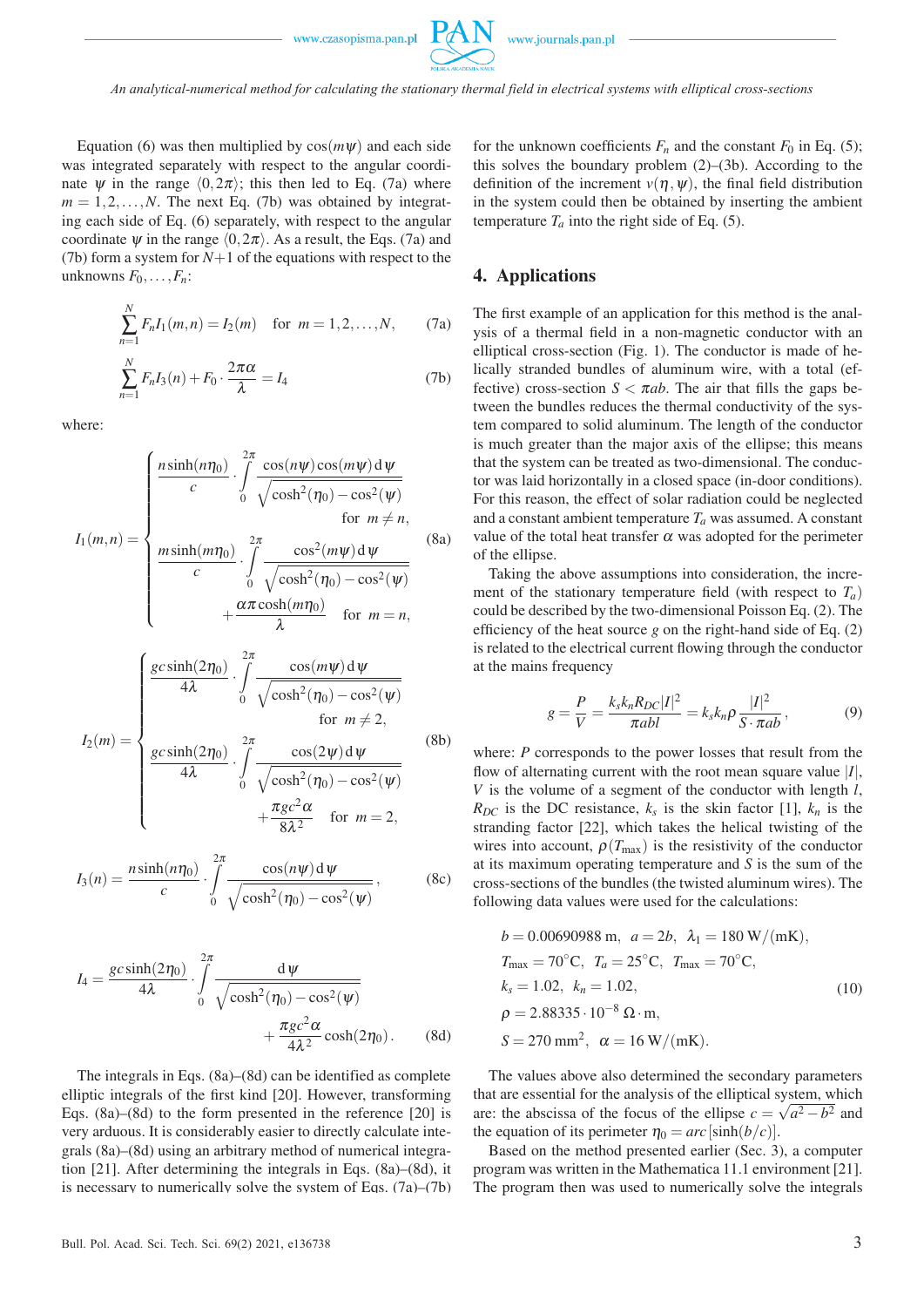

J. Gołębiowski and M. Zaręba

 $(8a)$ – $(8d)$ , as well as the system of Eqs.  $(7a)$ – $(7b)$ . For this purpose, the iterative Krylov method was used. The program was then used to calculate the sum of the ambient temperature  $T_a$  and the series (5). The program also visualized the results. While calculating an infinite series from Eq. (5), it was found that it was strongly convergent. The addition of more than 12 terms resulted in a change in the calculation at the sixth decimal place at any point in the system; for this reason, the calculation of the series from Eq. (5) was limited to the first 12 terms.

An important parameter of a conductor is the steady state current rating  $I_{cr}$ ; this is limited by the maximum temperature *T*max the conductor can be heated to during sustained operation. Thus, the maximum value of the current *Icr* must be found, to ensure that the highest temperature at the conductor's surface does not exceed  $T_{\text{max}}$ . The parameter  $T_{\text{max}}$  exists to ensure the thermal safety of the surroundings. Among all of the points on the perimeter of the elliptical conductor, its upper and lower covertices are the closest to the center (Fig. 1); for this reason, they are the hottest points of the boundary. Therefore, the steadystate current rating of the conductor can be determined from the Eq. (11)





Fig. 2. (a) The temperature distribution on the major axis  $(y = 0)$  of the elliptical conductor with an electrical load of  $I_{cr}$  = 658.6 A (b) The temperature distribution on the minor axis  $(x = 0)$  of the elliptical conductor with an electrical load of  $I_{cr} = 658.6$  A

Equation (11) was then solved iteratively in the Mathematica 11.1 software [21] using a While loop; for the data from set (10), the result  $I_{cr} = 658.6$  A was obtained. Following this, the thermal field for the above stated current was determined for an elliptical conductor. For the sake of convenience, the selected distributions were presented in Cartesian coordinates,  $x = c \cosh \eta \cos \psi$  and  $y = c \sinh \eta \sin \psi$ . Figures 2a and 2b illustrate the temperature change on the major  $(y = 0, F$ ig. 2a) and minor  $(x = 0,$  Fig. 2b) axes, respectively. In turn, Fig. 3 shows the isotherms of the temperature field in the conductor; due to the high thermal conductivity of aluminum, the temperature distribution (Figs. 2a and 2b and Fig. 3) was nearly uniform throughout the entire volume of the conductor.



Fig. 3. The isotherms of the temperature field in the cross-section of the elliptical conductor with an electrical load of  $I_{cr} = 658.6$  A where  $\lambda_1 = 180 \text{ W/(mK)}$ 

The second example is the analysis of the temperature field in a long column with an elliptical base; its cross-section is illustrated in Fig. 4. The dielectric column (charge) is heated electronically and every point in this block is a heat source with an efficiency g. The condition  $g = const$  is well met when one electrode of the capacitor is grounded (Fig. 4). At the same time, the maximum difference in the potential on the second electrode should not exceed 10%. The above conditions can be satisfied by powering the capacitor at multiple points or by introducing coils at suitable points between the electrodes [23].



Fig. 4. The isotherms of the temperature field in the cross-section of long dielectric column where  $\lambda_2 = 0.2$  W/(mK)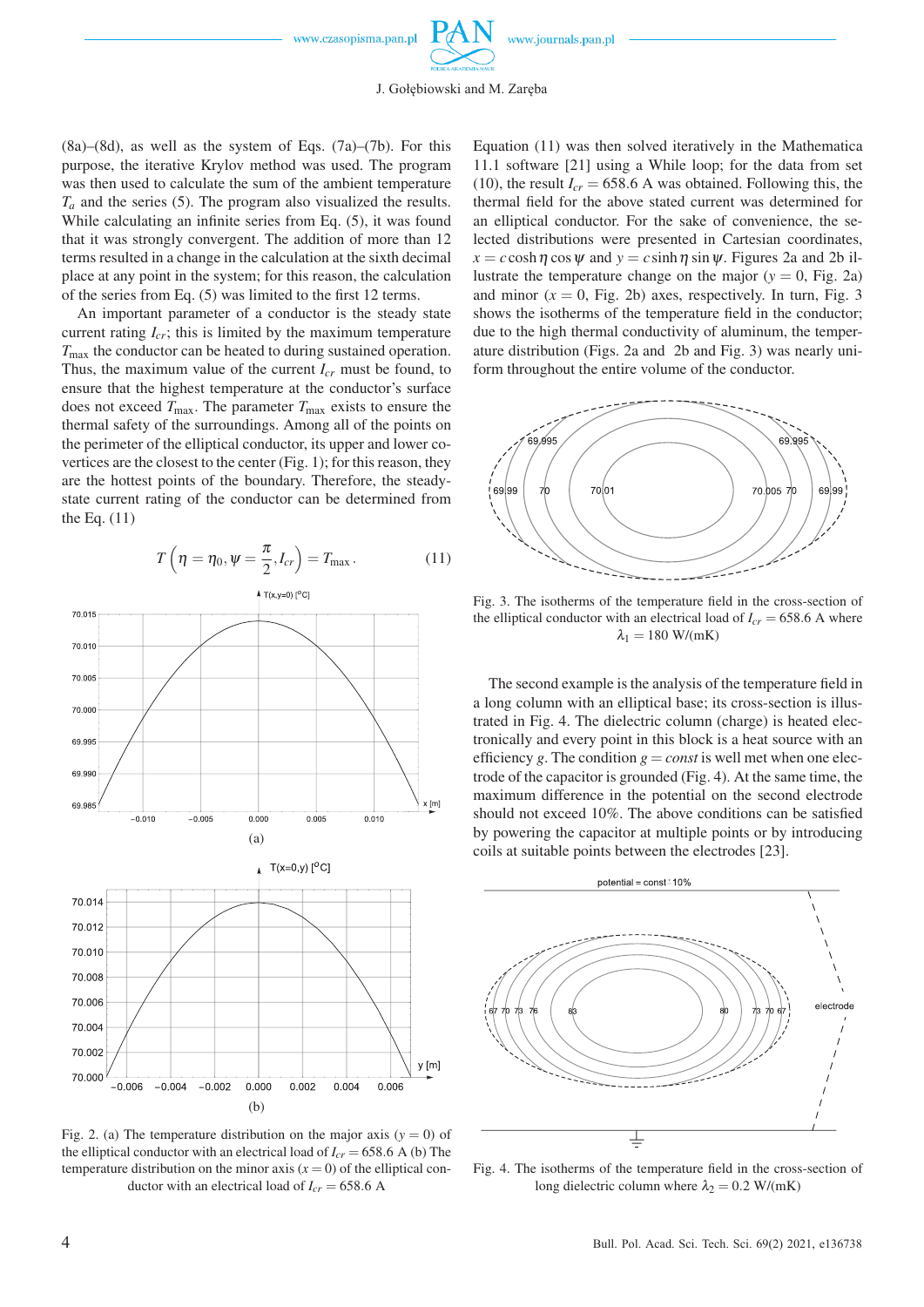For the sake of comparison, as in the previous example, the same efficiency *g* was assumed; for the same reason, the parameters (10) were unchanged, except for  $\lambda$ . In this example, it was assumed that  $\lambda_2 = 0.2$  W/(mK). Figure 4 shows the isotherms of the temperature field for the above test example.

The scope of the application of Poisson's equation in technology and physics is very broad. Apart from the temperature inside a system with a continuous heat generation, Poisson's equation describes the distribution field of the velocities of a fluid flowing from the source. The Poisson's equation also describes the potentials of other physical fields; these are electrostatic potential in the presence of electrical charges and gravitational potential in the presence of a field sources (mass).

#### 5. Numerical verification of the method

The presented method was then verified; the obtained results were then compared with the numerical calculations [24] and [25]. For this reason, the temperature problem in Eqs. (2) and (3) was solved again using the finite element method [24–27] in



Fig. 5. (a) The relative differences from Eq. (12) between the results of the analytical-numerical method and the finite element method for  $y = 0$  (the major axis of the ellipse) where  $\lambda_2 = 0.2$  W/(mK) (dielectric) (b) The relative differences from Eq. (12) between the results of the analytical-numerical method and the finite element method for  $x = 0$  (the minor axis of the ellipse) where  $\lambda_2 = 0.2$  W/(mK) (dielectric)

the Mathematica software [21]. Then, the relative difference in the temperature increment was calculated using the following formula:

$$
\delta_T = 100\% \frac{[T(x, y) - T_a] - [T_{FE}(x, y) - T_a]}{T(x, y) - T_a}
$$
(12)

where,  $T(x, y)$  is the temperature distribution obtained from the presented analytical-numerical method and  $T_{FE}(x, y)$  is the temperature distribution calculated from the finite element method. Figures 5a and 5b illustrate Eq. (12) for the case of the dielectric column  $(\lambda_2 = 0.2 \text{ W/(mK)})$  on the major  $(y = 0, \text{ Fig. 5a})$ and the minor  $(x = 0, Fig. 5b)$  axes of the ellipse, respectively. The relative differences from Eq. (12) in the elliptical conductor  $(\lambda_1 = 180 \text{ W/(mK)})$  where about three times smaller than presented in Figs. 5a and 5b.

#### 6. Final remarks

- A. This article describes a novel analytical-numerical approach to determining a stationary thermal field in the elliptical region. Cooling the system was modeled using third kind boundary condition (Hankel's) (3b). The total heat transfer coefficient takes into account both the convective and radiative energy transfer. The eigenfunctions of the Laplace operator (5) were established analytically from the superposition of the general and particular integral of the Poisson's Eq. (2) and by the separation of variables method. The coefficients of the eigenfunctions were determined numerically from the system of Eqs. (7a and 7b) after the elliptical integrals (8a–8d) had been calculated.
- B. The thermal conductivity  $\lambda$  has a considerable influence on the distribution of the temperature field. When the value of  $\lambda_2$  is low, heat dissipation to the outside of the system is difficulted; this results in a higher temperature for the same efficiency of the sources *g*. For example, in the center of the ellipse,  $T(\eta = 0, \psi = \pi/2, \lambda_2) = 87.32$ °C >  $T(\eta =$ 0,  $\psi = \pi/2$ ,  $\lambda_1$ ) = 70.014<sup>°</sup>C. The area with a temperature higher than 70◦C was substantially larger as well, as judged from Fig. 4, with respect to Fig. 3. Additionally, a lower value of  $\lambda_2$  definitely increased the drop in the temperature gradient, e.g., the difference in the center and right vertice of the ellipse was equal to

$$
[T(\eta=0, \psi=\pi/2, \lambda_2)-T(\eta=\eta_0, \psi=0, \lambda_2)]=22.42^{\circ}\text{C}>[T(\eta=0, \psi=\pi/2, \lambda_1)-T(\eta=\eta_0, \psi=0, \lambda_1)]=0.029^{\circ}\text{C}.
$$

As has been shown, a high value of  $\lambda_1$  nearly evens out the temperature distribution in the system.

It follows from Figs. 3 and 4 that the perimeter of the system (the dashed line) is never isothermal. A suitable temperature at the higher and lower co-vertices of the ellipse is always larger than in the right and left vertices. This is a result of the different distances from those points to the center  $(b < a)$ . For this reason, the isotherms do not have a common focus with the perimeter of the system.